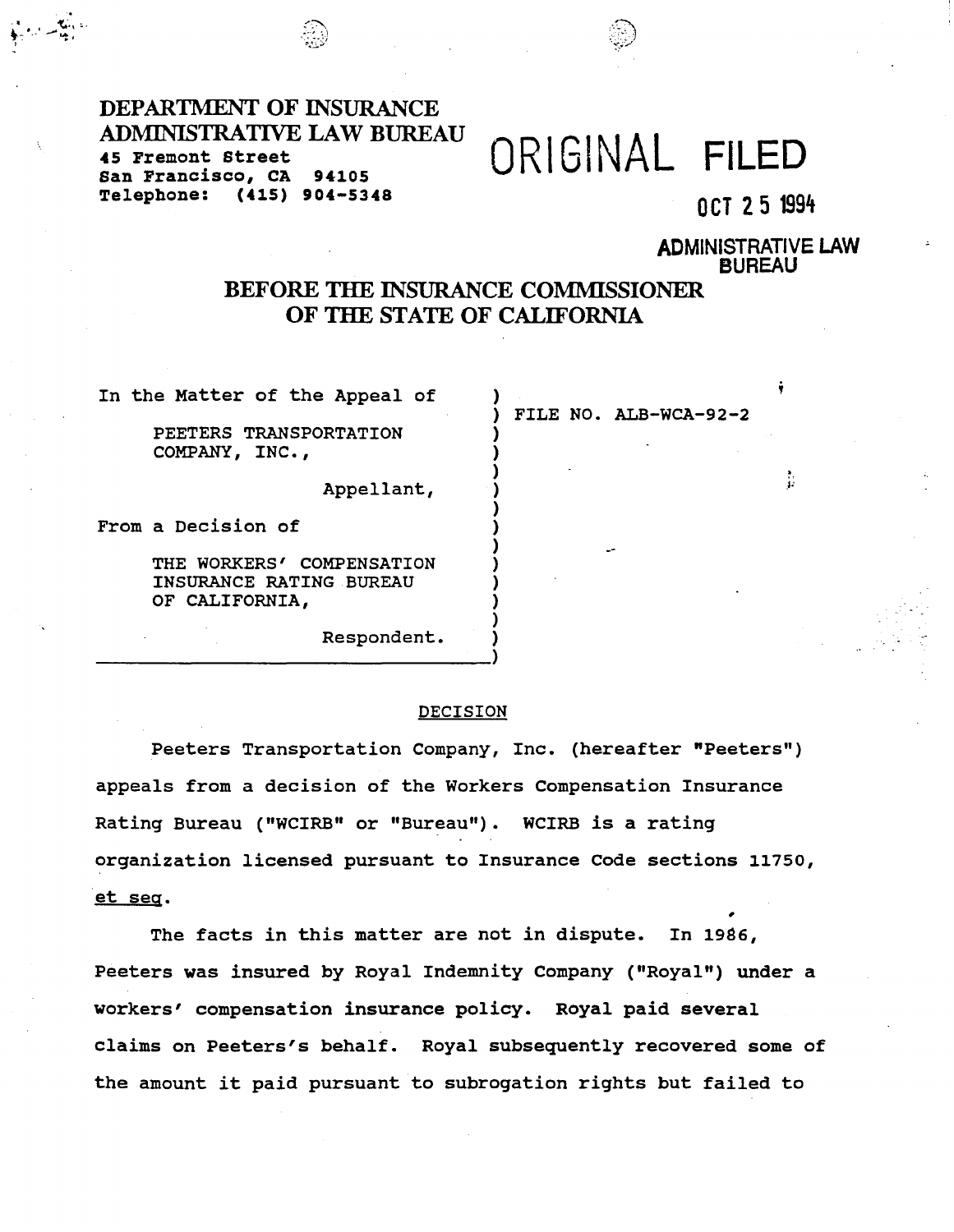inform the WCIRB of these recoveries. As a result, WCIRB used the full amount Royal paid on the 1986 claims in calculating Peeters's experience modification ("x-mod") for the periods beginning in April of 1988, 1989 and 1990. These x-mods caused Peeters's workers' compensation premiums to rise dramatically.

 $\cdot$   $\cdot$   $\cdot$   $\cdot$ 

"

..... -"~\ . .... \_., r-·

In November 1988, Peeters informed Royal of the reporting error. However, Royal did not report the subrogation recoveries to WCIRB until October 1990 at which time Royal requested that WCIRB recalculate Peeters's x-mod for the 1988, 1989 and 1990 time periods.

Citing Section IV, Rule (7) of the California Experience .. Rating Plan, the WCIRB staff recalculated Peeters's x-mod for only 1989 and 1990 and left the 1988 x-mod changed. In the staff's view, Rule (7) permitted recalculation of the 1989 and 1990 x-mods but Royal's reporting of the subrogation recoveries came too late for WCIRB to adjust the 1988 x-mod. Peeters appealed to the WCIRB's Classification & Rating Committee which affirmed on January 14, 1992.

Peeters now appeals to the Insurance Commissioner pursuant to Insurance Code section 11753.1. A hearing was held on September a, 1994 following **which** the parties submitted posthearing briefs. This matter was submitted on October 4, 1994.

#### Peeters's Position

Peeters maintains that **WCIRB** should **have** recalculated its 1988 x-mod and presents three arguments in support of its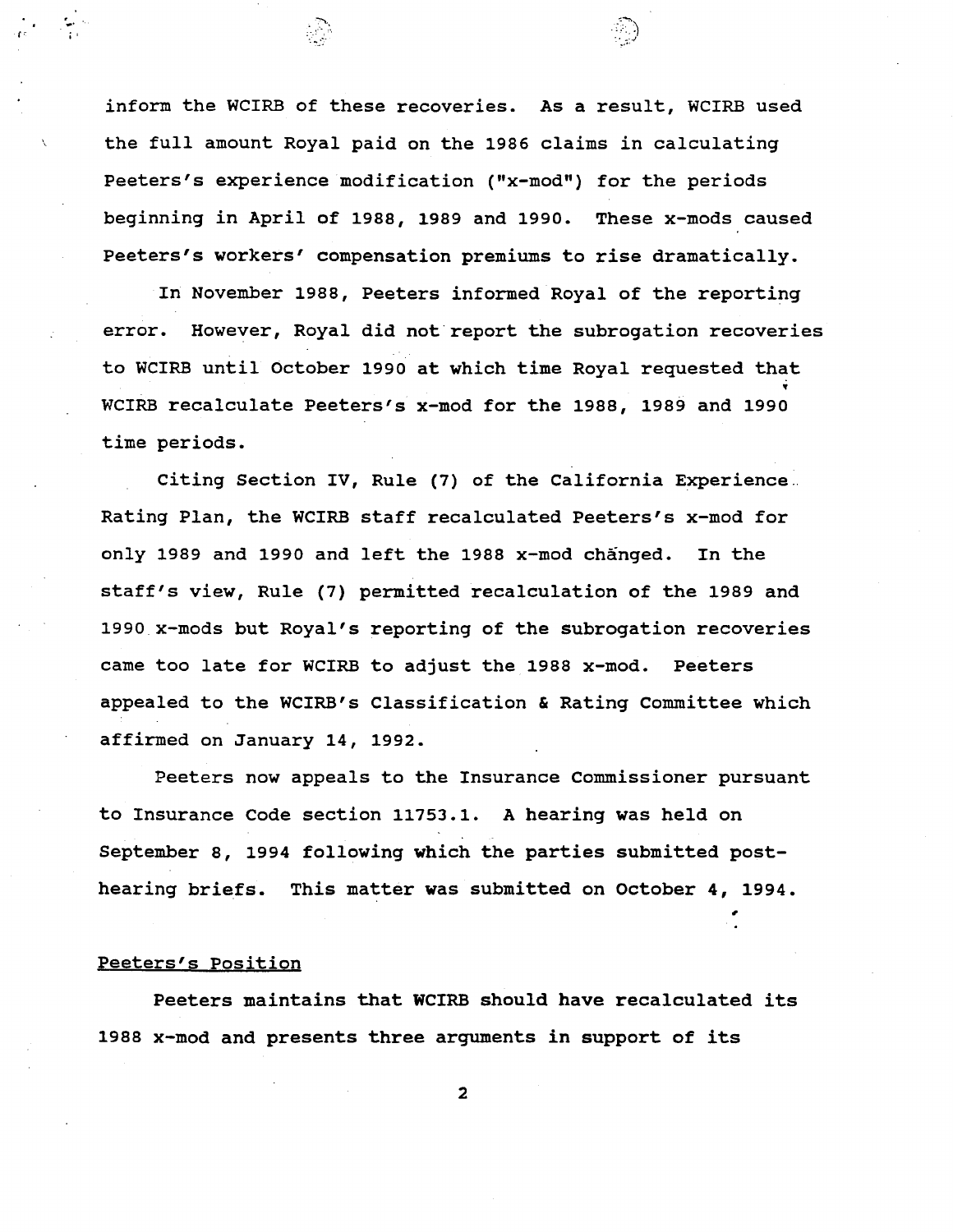position. First, Peeters contends that a 1992 amendment to Section IV, Rule (7) should be applied to this matter. These revisions provide that

··.:-'

'

:-"-. ·~· .. *. 'j* ., I'

"where [an insurance] carrier has received reimbursement, or credits against future payments under subrogation rights, ... a revised reporting shall be filed with the Bureau and it shall be used to adjust the current and two immediately preceding ratings ... "

(emphasis added.) The prior version of the rule which was in effect when Royal reported the subrogation recoveries in October 1990 provided that such revised reporting "shall be used to adjust the current and immediately preceding rating ... ." (emphasis added.) Peeters argues that the 1992 amendment should be given retroactive effect since it is "procedural" in nature, similar to an amendment enlarging a period of limitations.

Second, Peeters argues that even if the 1992 amendment is found not to apply, the prior version of Section IV, Rule (7) allowed for adjustment of its 1988 x-mod because it incorporated paragraph 11 of General Rule VII which provided that the revised experience modification shall be.effective "as of the effective date of the erroneous modification." Peeters interprets this phrase as including the 1988 policy year.

Finally, Peeters argues that the WCIRB's application of its rules is unfair and inequitable. Peeters states that it has paid more than it should in premiums solely because of Royal's failure to report the subrogation recoveries to WCIRB in a timely manner.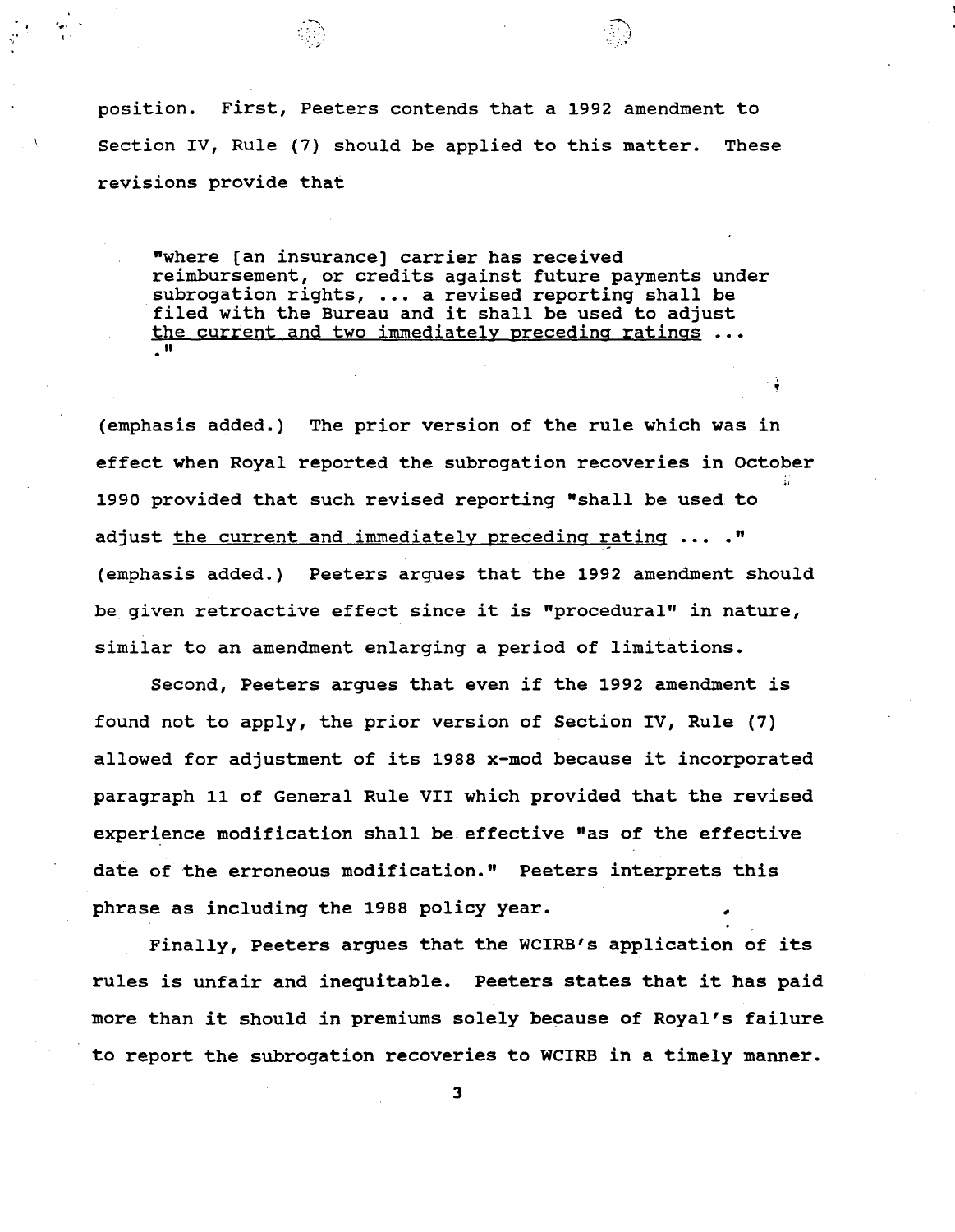Peeters cites to several prior decisions where the Commissioner has ruled that an insured should not be bear the burden of a communication problem caused by the insurer.<sup>1</sup>

-·~-;

 $\frac{1}{2}$  ,  $\frac{1}{2}$  ,  $\frac{1}{2}$  ,  $\frac{1}{2}$  ,  $\frac{1}{2}$  ,  $\frac{1}{2}$  ,  $\frac{1}{2}$  ,  $\frac{1}{2}$  ,  $\frac{1}{2}$  ,  $\frac{1}{2}$  ,  $\frac{1}{2}$  ,  $\frac{1}{2}$  ,  $\frac{1}{2}$  ,  $\frac{1}{2}$  ,  $\frac{1}{2}$  ,  $\frac{1}{2}$  ,  $\frac{1}{2}$  ,  $\frac{1}{2}$  ,  $\frac{1$ 

#### WCIRB's Position

WCIRB maintains that it properly applied the rules that were in effect in October 1990 in denying Peeters's request for an adjustment to its 1988 x-mod. In response to Peeters's argument for retroactive application of the 1992 amendment, WCIRB states that the amendment was intended to apply prospectively and, therefore, should not be applied retroactively. It also disputes Peeters's contention that procedural rules may be applied retroactively.

Regarding paragraph 11 of General Rule VII, WCIRB contends that the 1990 version limited adjustments due to discovery of an error to "the current experience modification or immediately preceding experience modification." It also maintains that this provision applies only to "publication" of the x-mods.

Finally, WCIRB states that while it is regrettable that Peeters's may have been harmed by Royal's failure to report the subrogation recoveries in a timely manner, Peeters's remedy lies

Peeters cites to In the Matter of the Appeal of Vista Fence Co., Inc. (SF 6960-R-021) (February 19, 1993, amended March 12, 1993), In the Matter of the Appeal of Grayson Services. Inc. (SF 6960-R-83) (May 20, 1991) and In the Matter of the Appeal of Sierra Children's Home (SF 6960-R-98) (December 13, 1990). It also notes a contrary result in In the Matter of the Appeal of San Carlos Agency. Inc. (SF 6960-R-022) (May 7, 1993).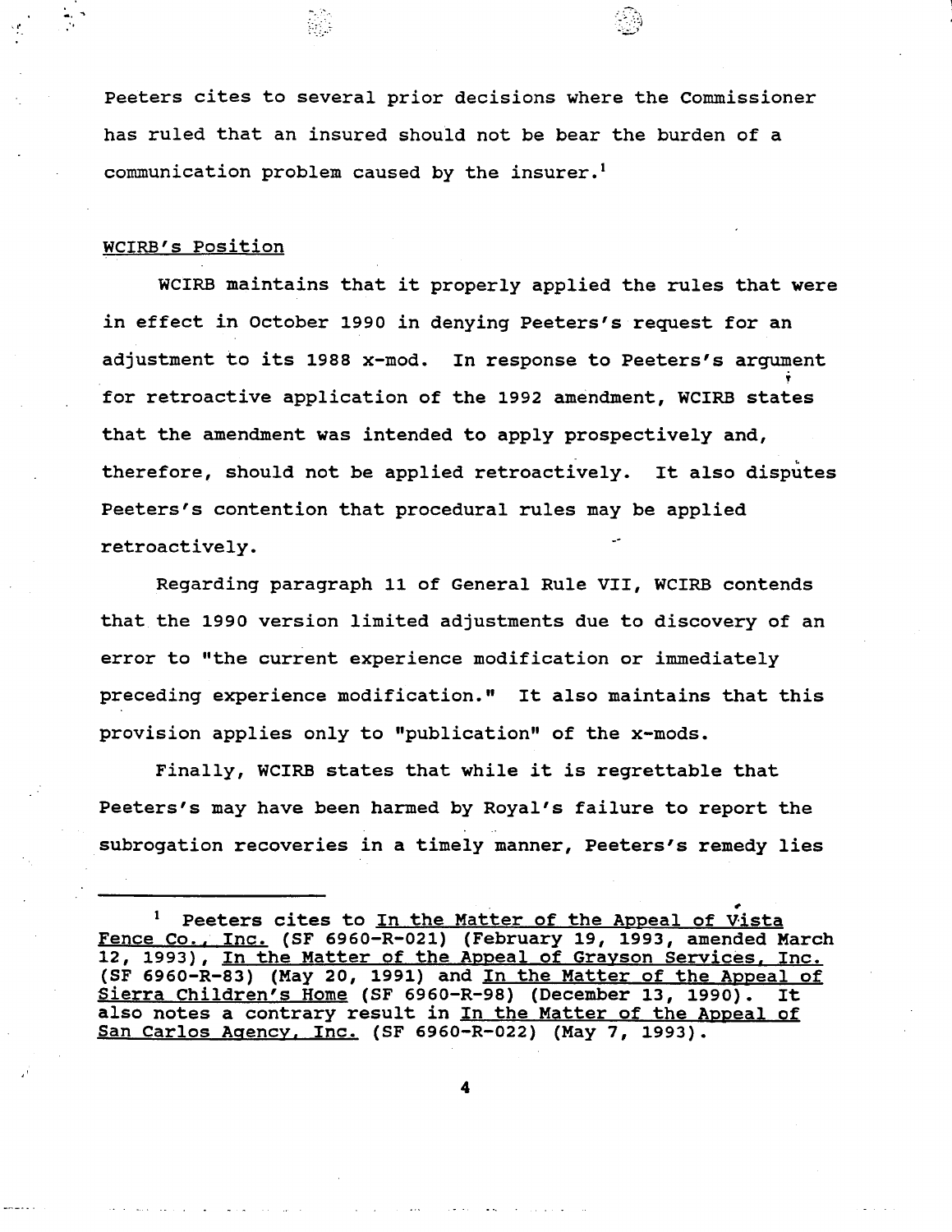in a civil action against Royal not in an order from the Insurance Commissioner. WCIRB contends that all but one of the Commissioner's decisions cited by Peeters are distinguishable and that we should follow the San Carlos Agency decision in deciding this matter.

..·., *·-~~i~/)* 

..... :;'.?1 .·,\_

#### Discussion

As described above, WCIRB interpreted the rules as they stood in October 1990 as barring it from adjusting any x-mods' other than those in effect for the current and immediately preceding year. While this is one possible interpretation of the rules, we believe that it is an unduly mechanical one.

WCIRB correctly points out that the rules of statutory construction also apply to construing regulations. Under these rules, a "provision must be given a reasonable and common sense interpretation consistent with the apparent purpose and intention of the lawmakers, ••• which upon application will result in wise policy rather than mischief or absurdity." In addition, "the various parts of a statutory enactment must be harmonized by considering the particular clause or section in the context of the statutory framework as a whole." DeYoung v. City of San Diego (1983) 147 Cal.App.3d 11, 18 [194 Cal.Rptr. 722, 726]. ,

Under Insurance Code sections 11730, et seq., the Commissioner may approve a system of "merit rating" "in which the California workers' compensation insurance experience of the particular insured is used as a factor in raising or lowering his

<sup>5</sup> *(*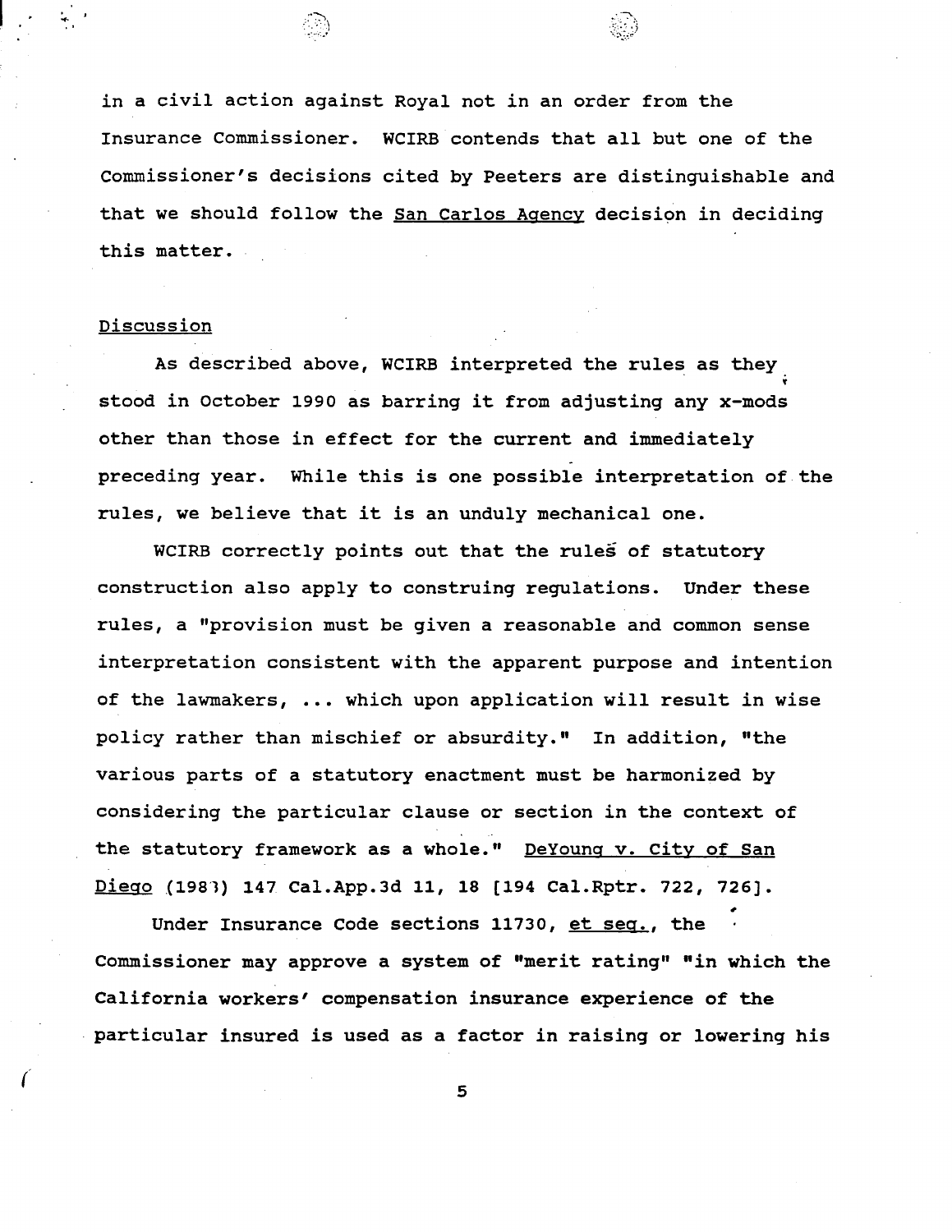rate." Section 17730. Pursuant to this authority, the Commissioner has adopted the California Experience Rating Plan. 10 Cal.Code Reg. Section 2353. Among other things, the Plan requires that insurers report insureds' loss experience to WCIRB in order that WCIRB may determine the correct x-mod to be applied. As counsel for WCIRB acknowledged at the hearing, this obligation includes the timely reporting of any subrogation recoveries.

,;

,. . ··I \_:\_~,:\ .... ,;' . *-:.·/* 

 $\mathcal{L}^{\mathcal{I}}$  . The set of the set of the set of the set of the set of the set of the set of the set of the set of the set of the set of the set of the set of the set of the set of the set of the set of the set of the s

*(* 

In this case, Royal did not report the subrogation recoveries in a timely manner. The evidence is undisputed that, in November 1988, Peeters informed Royal of the failure to report the subrogation recoveries but Royal did not actually correct the problem until October 1990. The record is silent as to precisely why it took Royal nearly two years to follow up on Peeters's information but correspondence from Royal to WCIRB acknowledges "mishandling by the Company." See Record of Documents & Exhibits of Respondent WCIRB filed June 30, 1994 (hereafter "Record") at 21. There is no evidence that Peeters was responsible for the delay in reporting.<sup>2</sup>

If Royal had reported the subrogation recoveries in a timely manner, WCIRB would have adjusted Peeters's 1988 x-mod to reflect those recoveries. The evidence shows that had Royal reported those recoveries even six months earlier than it did, WCIRB would

We note that WCIRB's Classification & Rating Committee also "carefully reviewed the facts presented by Mr. Peeters" and "agreed that Mr. Peeters was not responsible for the delay in filing the report." Record at p. 16.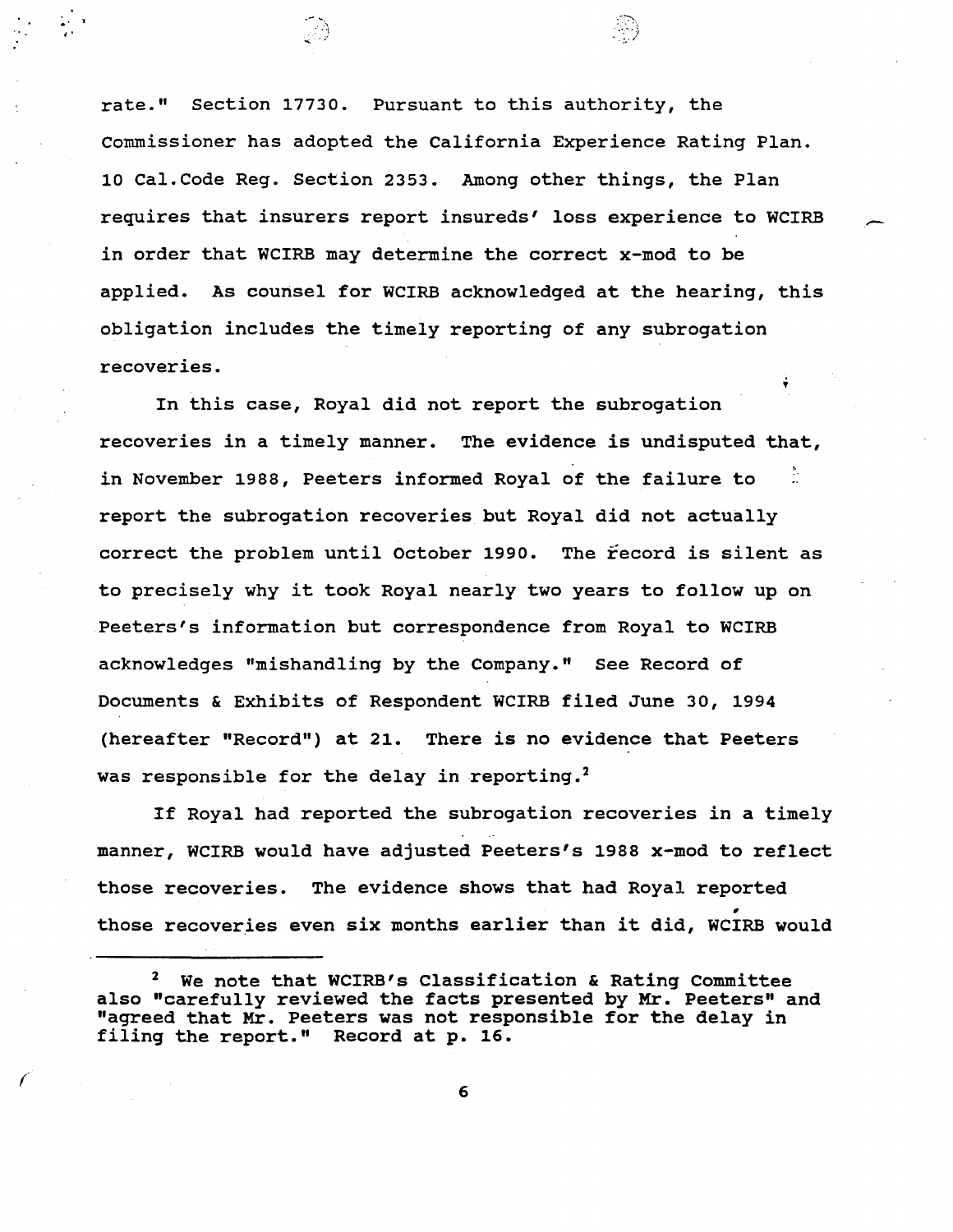have adjusted Peeters 1988 x-mod. The Classification & Ratings \. Committee Minutes regarding Peeters' request for correction of its 1988 x-mod states

"Upon receipt of this request, the Bureau staff reexamined the file and determined that the revised report was received six months after Rule (7) would have permitted a revision of the 1988 experience modification."

Record at p. 15.  $\dot{\theta}$ 

 $\ddotsc$ .,.

> In light of this evidence, we believe that it is proper to direct WCIRB to recalculate Peeters's 1988 x-mod to reflect the subrogation recoveries. This result is consistent with the overall intent of the experience rating plan that the "experience of the particular insured be used as a factor in raising or lowering his rate."

A contrary decision would undermine this intent. If WCIRB is barred from adjusting an x-mod beyond the period stated in Section IV, Rule (7) regardless of the insurer's failure to make timely reporting, insurers would have an interest in delaying reporting subrogation recoveries for as long as possible. For example, assuming that an insurer is obligated to report subrogation recoveries in Year 1 but delayed reporting those , recoveries until Year 3, under WCIRB's interpretation of·the pre-1992 version of the rule, the Bureau could adjust the x-mod for Years 2 and *3* (i.e., the current period and immediately preceding period). WCIRB would be unable to correct the x-mod for Year 1

*(* 7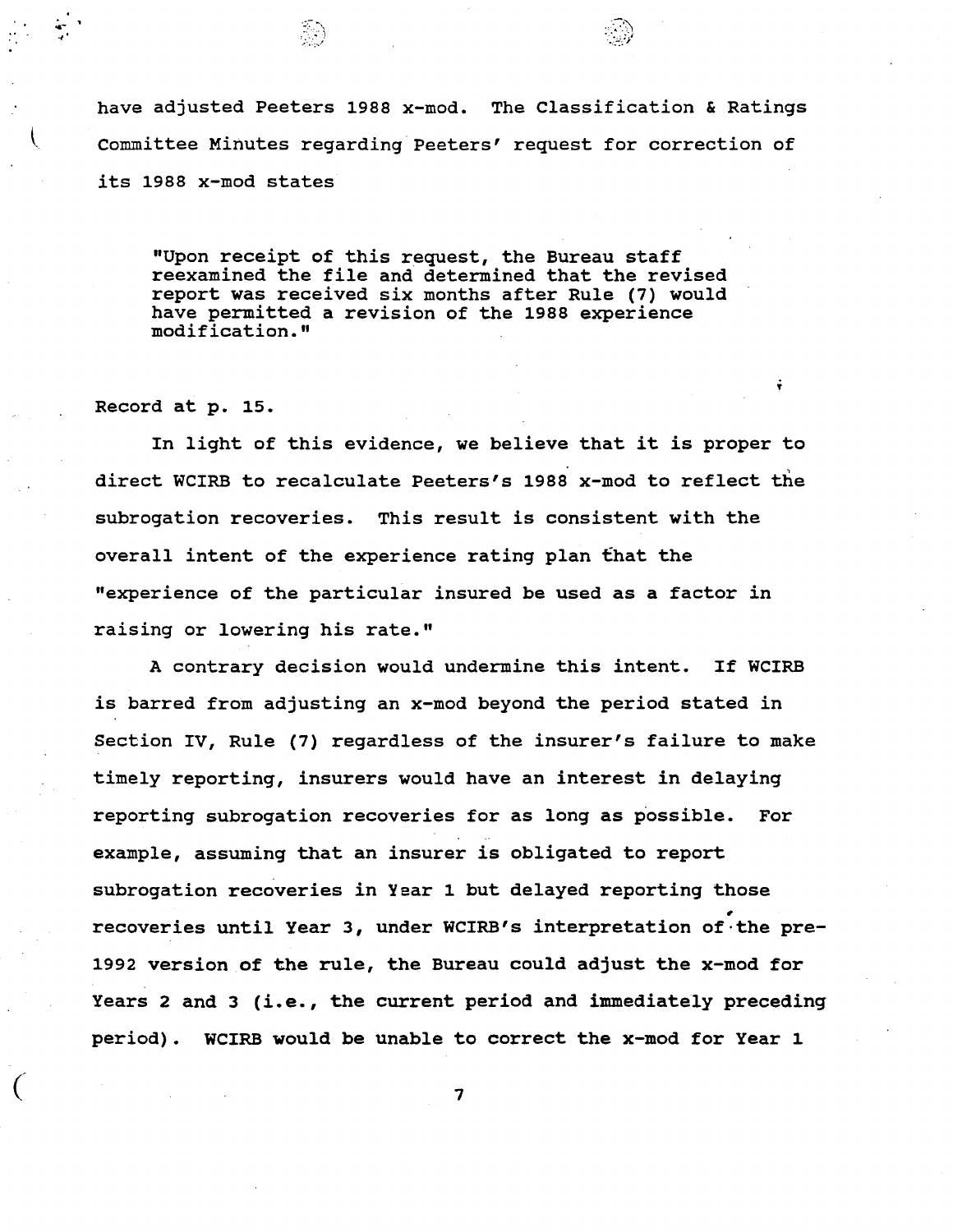allowing the insurer to retain the excess premium for that year. If the insurer delayed reporting until Year 4, under WCIRB's interpretation, the Bureau would be able to correct the x-mods for Years 3 and 4, but would be unable to correct the x-mods for Years 1 and 2 allowing the insurer to retain the excess premium for two years. (This same incentive to delay reporting would exist if the 1992 version of the Section IV, Rule (7) was interpreted in the manner urged by WCIRB.) We do not believe that Section IV, Rule (7) should be construed in a manner **which** ' would encourage such perverse results.<sup>3</sup>

*i!~iJ)* 

. -, ...

We also disagree with WCIRB's contention that the appeal: should be denied because Peeters could pursue a civil remedy against Royal. Adopting this reasoning would be contrary to the general public policy favoring prompt, efficient resolution of disputes.<sup>4</sup> We note that it has been nearly six years since

<sup>3</sup>See Granberry v. Islay Investments (1984) 161 [Cal.App.3d](https://Cal.App.3d) 382, 388 [207 Cal.Rptr. 653) (citations omitted, emphasis original), wherein the Court states

"One of the cardinal rules of construction requires that words be given such interpretation as will promote rather than defeat the general purpose and policy of the law. A statute should be interpreted so as to produce a result that is reasonable. ...

"The words of a statute **will** not be literally construed if this would cause ;m absurd result, or if it would fail to give effect to the manifest purpose of the statute in light of its legislative history."

See, for example, Summit Industrial Equipment v. Koll/Wells Bay Area (1986) 186 [Cal.App.3d](https://Cal.App.3d) 309, 320 [230 Cal.Rptr. 565) (noting "the public policy favoring resolution of disputes short of litigation") and Jackson v. City of Sacramento (1981)

<sup>8</sup> *(* 

الواد ووالوي الراد المهرو فالجاد الرقيل وولاء الرودا فجروه والوالي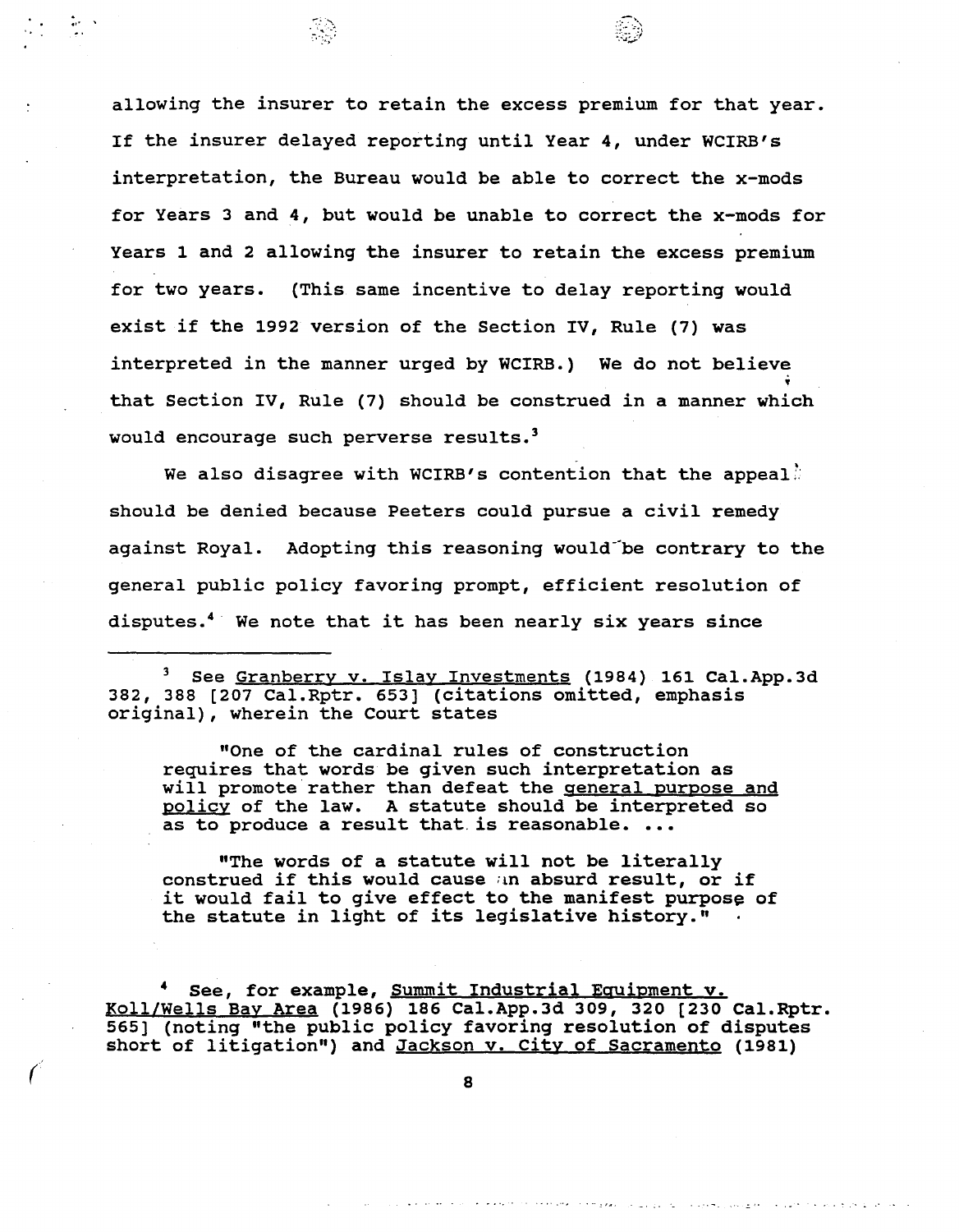Peeters brought the problem to Royal's attention and over four years since Royal reported the subrogation recoveries to WCIRB. No constructive purpose is served by directing Peeters to seek relief in another forum.

To the extent that the prior decisions cited by Peeters have precedential value, the result here is consistent with the Sierra Children's Home and Grayson where the Hearing Officer concluded that the insured should not be penalized because the insurer failed to provide information to WCIRB in a timely manner. It is also consistent with Vista Fence where the Hearing Officer concluded that the insured should not be penalized when the  $\frac{1}{2}$ insurer failed to inform the insured of actions directly affecting the insured's premiums.

We decline to follow San Carlos Agency. While that decision applied Section IV, Rule (7) in the manner urged here by WCIRB, it did not attempt to construe the phrase "current and immediately preceding rating" in light of the insurer's obligation to report subrogation recoveries in a timely manner. Nor did San Carlos Agency explain how adopting the interpretation urged by WCIRB was consistent with the overall purpose and intent of the experience rating plan. For these reasons, we do not find this decision to be persuasive authority. As discussed above, we

 $($  9

<sup>117</sup> [Cal.App.3d](https://Cal.App.3d) 596, 603, fn. 3 [172 Cal.Rptr. 826] (noting "California's public policy of insuring expeditious resolution to disputes").